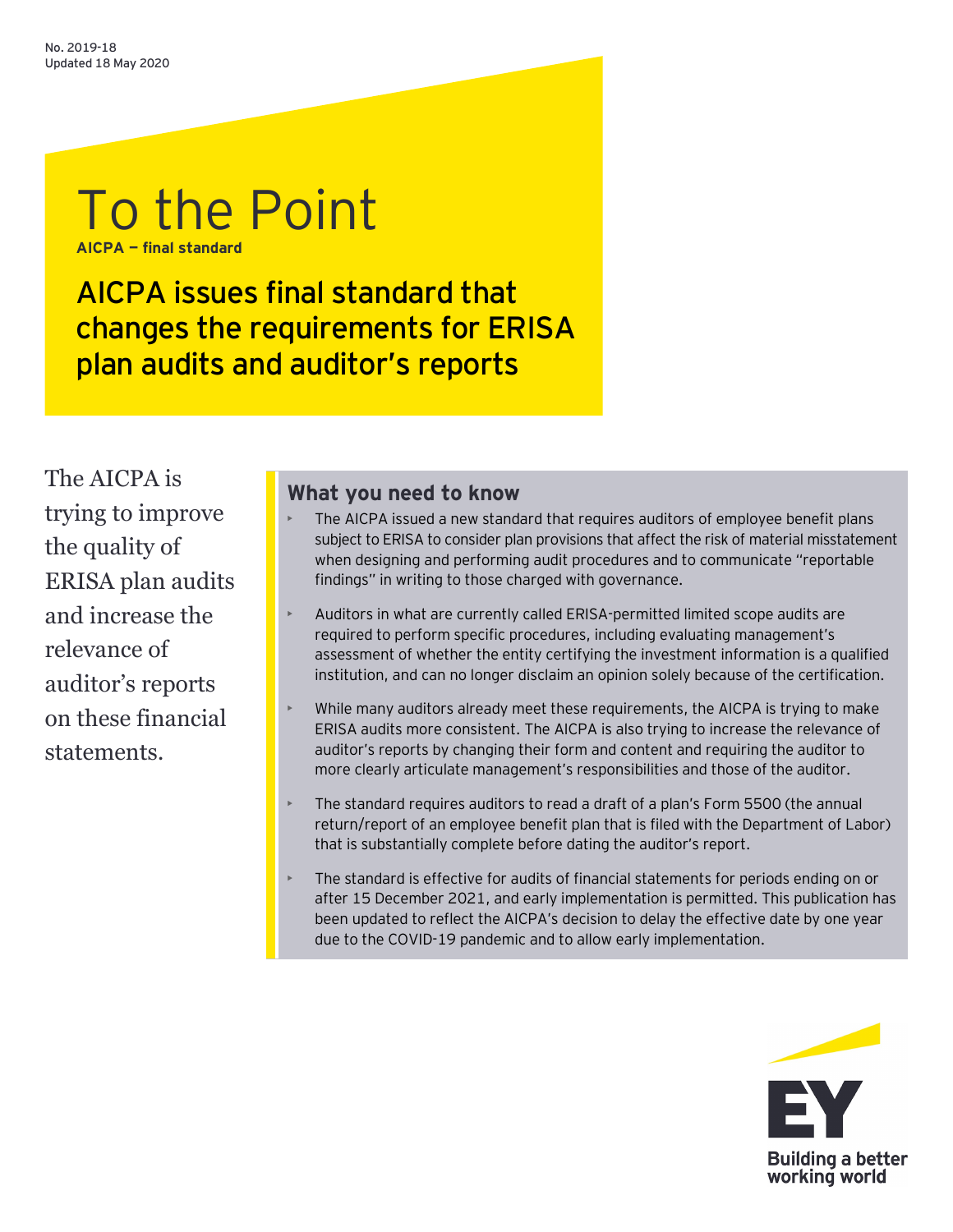# Overview

The Auditing Standards Board (ASB) of the American Institute of Certified Public Accountants (AICPA) issued a new **[Statement on Auditing Standards](https://www.aicpa.org/content/dam/aicpa/research/standards/auditattest/downloadabledocuments/sas-136.pdf)** (SAS)1 for financial statement audits of employee benefit plans that are subject to the Employee Retirement Income Security Act (ERISA) in an effort to improve the quality of these audits by making them more consistent and increase the relevance of the auditor's report.

The SAS enhances auditor reporting to provide the public with better information about the responsibilities of management and those of the auditor, including when management elects what is currently referred to as an ERISA-permitted limited scope audit and the standard calls an ERISA section 103(a)(3)(C) audit after the section of the law that allows this scope limitation.

The amount of extra effort an auditor will need to expend to comply with the standard will depend on whether it currently tests plan provisions and whether management has effective processes and controls for maintaining a current plan instrument, administering the plan and determining that the plan's transactions that are presented in the financial statements and disclosed in the notes are in conformity with the plan's provisions, including maintaining sufficient records with respect to each participant.

For ERISA section 103(a)(3)(C) audits, auditors will need to do more work if they don't already perform the required procedures. Management may also need to do more work to support these audits.

# Key considerations

# **Considering plan provisions**

When designing and performing audit procedures, auditors of employee benefit plans subject to ERISA are required by the standard to consider plan provisions that affect the risk of material misstatement (e.g., whether eligibility provisions are administered in accordance with the plan instrument) at the relevant assertion level for classes of transactions, account balances and disclosures.

The auditor is also required to communicate "reportable findings" resulting from these procedures, in writing, to those charged with governance, on a timely basis. Reportable findings include instances of noncompliance or suspected noncompliance with laws or regulations, findings that the auditor determines are significant and relevant to those charged with governance, and/or internal control deficiencies that the auditor determines merit management's attention.

# How we see it

While many auditors already consider plan provisions that affect the risk of material misstatement when designing and performing their audit procedures and communicate their findings to those charged with governance, we believe the SAS will help drive consistency and improve audit quality.

# **ERISA section 103(a)(3)(C) audits**

The standard refers to what are known as ERISA-permitted limited scope audits as ERISA section 103(a)(3)(C) audits because the ASB wanted to emphasize that the scope limitation in these audits differs from a typical audit scope limitation for which guidance is already included in the auditing standards. Under the new standard, an auditor engaged to perform such an audit can no longer disclaim an opinion solely because he or she did not audit the certified investment information. Instead, the auditor must express a new form of opinion that is unique to an ERISA section 103(a)(3)(C) audit.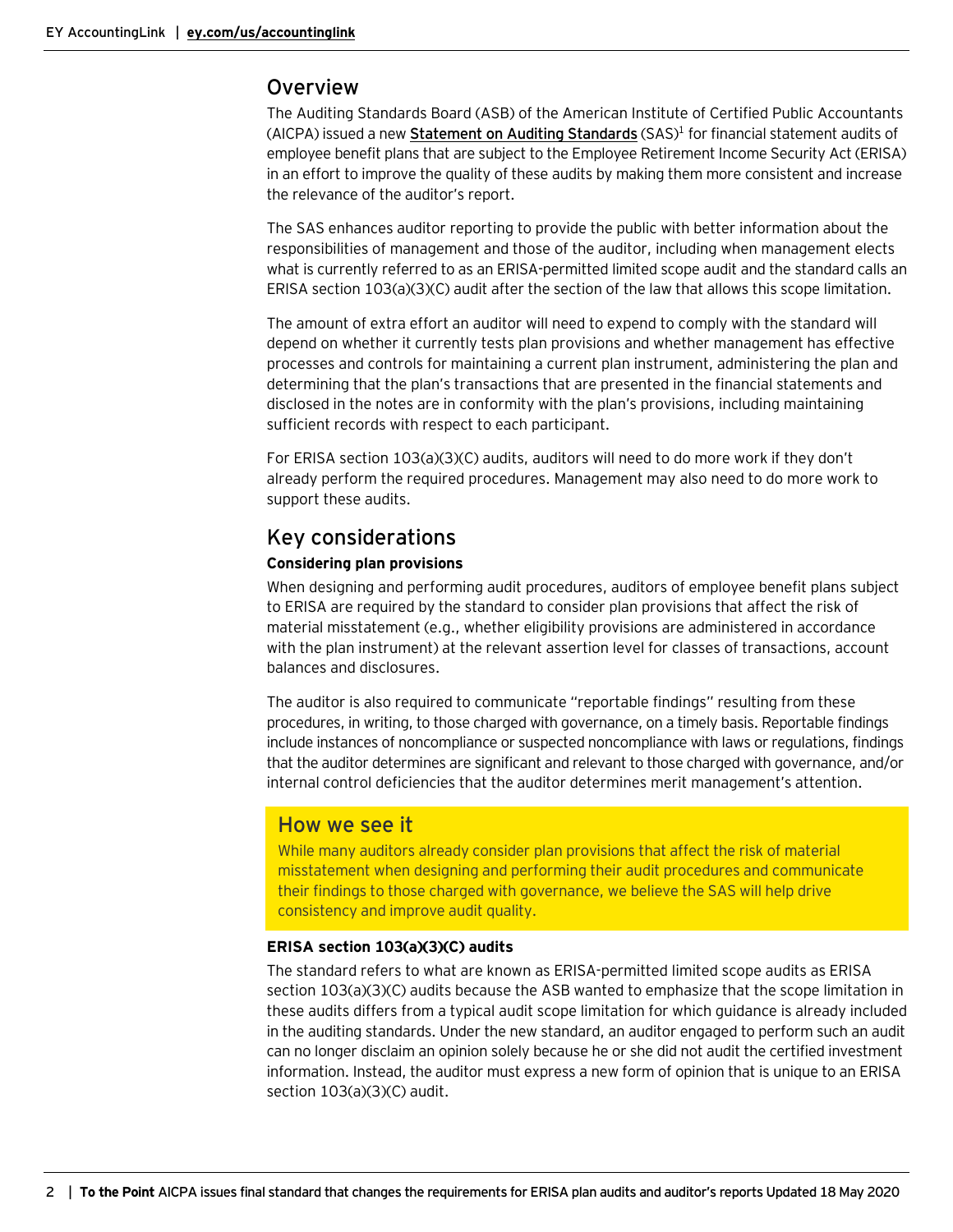If management elects to have an ERISA section 103(a)(3)(C) audit, the standard requires the auditor to perform specific procedures with respect to the certified investment information and describe them in the auditor's responsibility section of the auditor's report. In addition to evaluating management's assessment of whether the entity issuing the certification is a qualified institution, the auditor is required to:

- Obtain the certification from management and read it
- Compare the certified investment information with the related information presented and disclosed in the ERISA plan financial statements and ERISA-required supplemental schedules
- Read the disclosures that relate to the certified investment information to assess whether they are in accordance with the presentation and disclosure requirements of US GAAP

Based on these procedures, the auditor is required to express an opinion on whether the certified investment information agrees with, or is derived from, in all material respects, the information prepared and certified by an institution that management has determined meets the requirements of ERISA section 103(a)(3)(C).

For all other amounts and disclosures, such as noninvestment-related information (e.g., benefit payments, contributions) and investment information that was not certified or was inappropriately certified, the auditor is required to perform audit procedures based on the assessed risk of material misstatement. Based on the audit and the procedures performed, the auditor expresses an opinion on whether these amounts and disclosures are presented fairly in all material respects in accordance with US GAAP.

Furthermore, the auditor must express an opinion on whether the form and content of the information in the ERISA-required supplemental schedules, other than the certified investment information, is presented, in all material respects, in conformity with the US Department of Labor's rules for reporting under ERISA.

The appendix of this publication provides an illustration of an auditor's report on financial statements for a defined contribution plan subject to ERISA when management elects an ERISA section 103(a)(3)(C) audit.

# How we see it

If management elects an ERISA section 103(a)(3)(C) audit, it should be prepared to support its assessment of whether the entity issuing the certification is a qualified institution. Management should consider having discussions with the certifying entity to (1) confirm that the entity is a qualified institution and that the certification meets the ERISA requirements and (2) understand which investments and disclosures are certified and how the certified investment information is measured and presented.

# **Engagement preconditions and representations from management**

As a precondition for all employee benefit plan audits, the auditor is required to obtain the agreement of management that it is responsible for maintaining a current plan instrument, administering the plan and determining that the plan's transactions are presented and disclosed in conformity with the plan's provisions, including maintaining sufficient records with respect to each of the participants to determine the benefits due or that may become due to such participants.

Additional preconditions for an ERISA section 103(a)(3)(C) audit include an acknowledgment from management of its responsibility to determine whether such an audit is permissible, whether the investment information is prepared and certified by a qualified institution, whether the certification complies with the ERISA regulations and whether the certified investment information is appropriately measured, presented and disclosed in accordance with US GAAP.

The standard also requires that auditors request that management provide written representations about these preconditions.

The standard requires auditors to perform specific procedures when management elects an ERISA section  $103(a)(3)(C)$ audit, which is currently known as an ERISApermitted limited scope audit.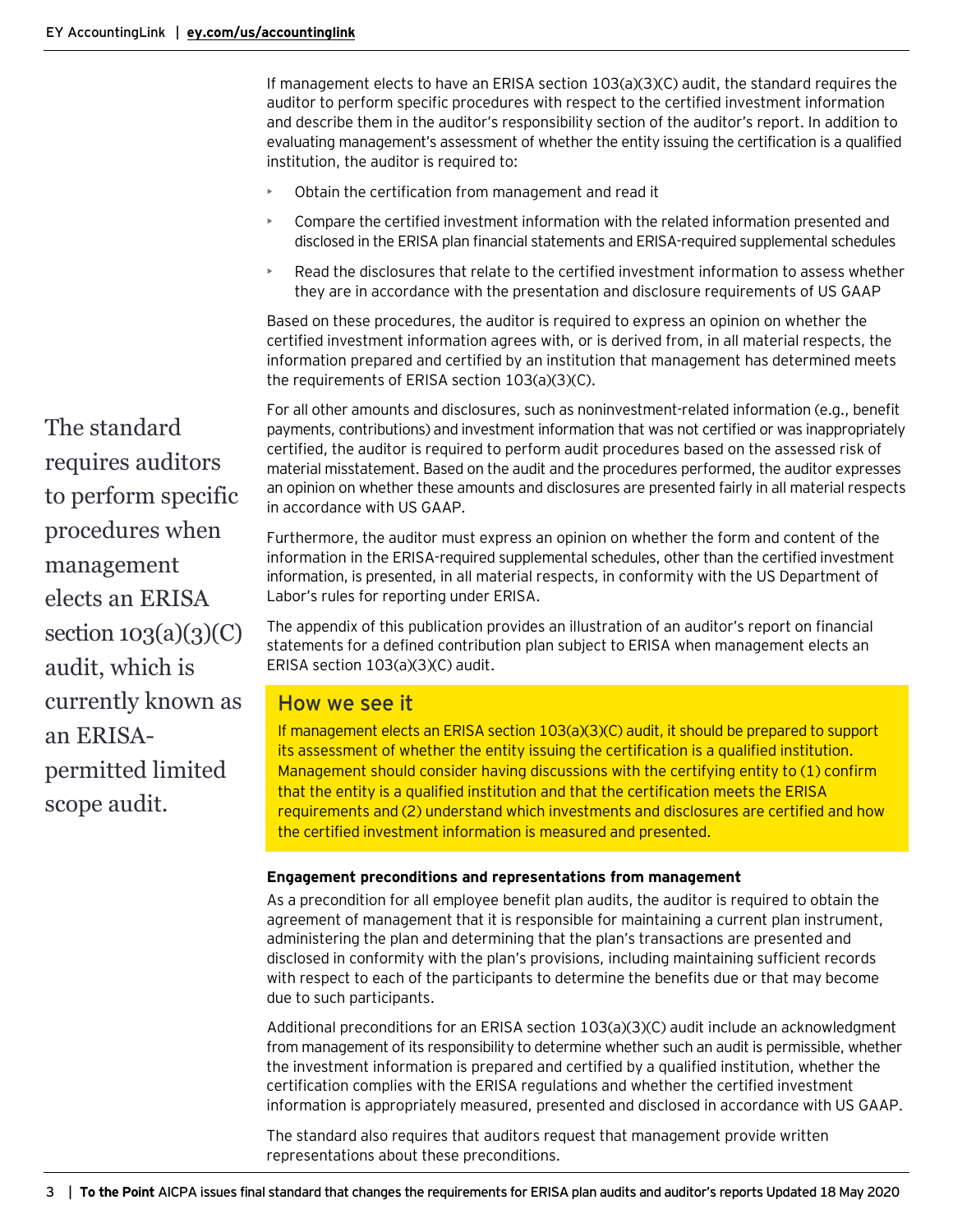### **Form and content of the auditor's report**

The standard changes the form and content of the auditor's report to align with changes required by SAS No. 134, *Auditor Reporting and Amendments, Including Amendments Addressing Disclosures in the Audit of the Financial Statements*, which the ASB issued in May 2019.

When management does not elect to have an ERISA section 103(a)(3)(C) audit, auditors are required to present the "Opinion" section first, followed by the "Basis for Opinion" section. For an ERISA section 103(a)(3)(C) audit, the "Scope and Nature of the ERISA Section 103(a)(3)(C) Audit" section is presented before the "Opinion" section.

The "Responsibilities of Management for the Financial Statements" section includes a new paragraph that describes management's responsibility for the evaluation of whether there are conditions or events, considered in the aggregate, that raise substantial doubt about the entity's ability to continue as a going concern, when the applicable financial reporting framework requires management to make that evaluation.

Auditors of ERISA plan financial statements are required to add a new paragraph to this section that describes management's responsibilities for maintaining a current plan instrument, administering the plan, and determining that the plan's transactions that are presented and disclosed in the financial statements are in conformity with the plan's provisions, including maintaining sufficient records with respect to each of the participants, to determine the benefits due or which may become due to such participants.

The "Auditor's Responsibilities for the Audit of the Financial Statements" section more clearly articulates the auditor's responsibilities for the audit.

# **Form 5500**

The standard requires that the auditor make appropriate arrangements with management to obtain a draft Form 5500 that is substantially complete, including the forms and schedules that could have a material effect on the quantitative and qualitative information in the financial statements and ERISA-required supplemental schedules. The auditor is required to read the draft Form 5500 prior to dating the auditor's report to identify any material inconsistencies with the ERISA plan financial statements.

Auditors are currently able to issue their reports before the Form 5500 is substantially complete.

# How we see it

Management should consider having discussions with the service provider that prepares the Form 5500 to make sure the auditor will have access to it on a timely basis.

# Effective date

 $\overline{\phantom{a}}$  , where  $\overline{\phantom{a}}$  , where  $\overline{\phantom{a}}$  , where  $\overline{\phantom{a}}$ 

The SAS is effective for audits of financial statements for periods ending on or after 15 December 2021, and early implementation is permitted. The SAS was originally effective for periods ending on or after 15 December 2020, and early implementation was not permitted. But in response to the COVID-19 pandemic, the AICPA issued **[SAS No. 141](https://www.aicpa.org/content/dam/aicpa/research/standards/auditattest/downloadabledocuments/sas-141.pdf)**<sup>2</sup> to delay the effective date and permit early implementation.

#### **Endnotes:**

<sup>1</sup> Statement of Auditing Standards No. 136, *Forming an Opinion and Reporting on Financial Statements of Employee Benefit Plans Subject to ERISA.*

<sup>2</sup> Statement of Auditing Standards No. 141, *Amendment to the Effective Dates of SAS Nos. 134-140.*

| EY   Assurance   Tax   Transactions   Advisory    | About EY<br>EY is a global leader in assurance, tax, transaction and advisory services. The insights and quality services we deliver help build trust and confidence in the capital markets and                                                                                                                                                                                                                                                                                                                                 |
|---------------------------------------------------|---------------------------------------------------------------------------------------------------------------------------------------------------------------------------------------------------------------------------------------------------------------------------------------------------------------------------------------------------------------------------------------------------------------------------------------------------------------------------------------------------------------------------------|
| © 2019 Ernst & Young LLP.<br>All Rights Reserved. | in economies the world over. We develop outstanding leaders who team to deliver on our promises to all of our stakeholders. In so doing, we play a critical role in building a<br>better working world for our people, for our clients and for our communities.                                                                                                                                                                                                                                                                 |
| SCORE No. 06527-191US<br>(Updated 18 May 2020)    | EY refers to the global organization, and may refer to one or more, of the member firms of Ernst & Young Global Limited, each of which is a separate legal entity. Ernst &<br>Young Global Limited, a UK company limited by quarantee, does not provide services to clients. Information about how EY collects and uses personal data and a description of<br>the rights individuals have under data protection legislation are available via ey.com/privacy. For more information about our organization, please visit ey.com. |
| ED None<br>ev.com/us/accountinglink               | Ernst & Young LLP is a client-serving member firm of Ernst & Young Global Limited operating in the US.<br>This material has been prepared for general informational purposes only and is not intended to be relied upon as accounting, tax, or other professional advice. Please refer to your advisors for specific advice.                                                                                                                                                                                                    |

4 | **To the Point** AICPA issues final standard that changes the requirements for ERISA plan audits and auditor's reports Updated 18 May 2020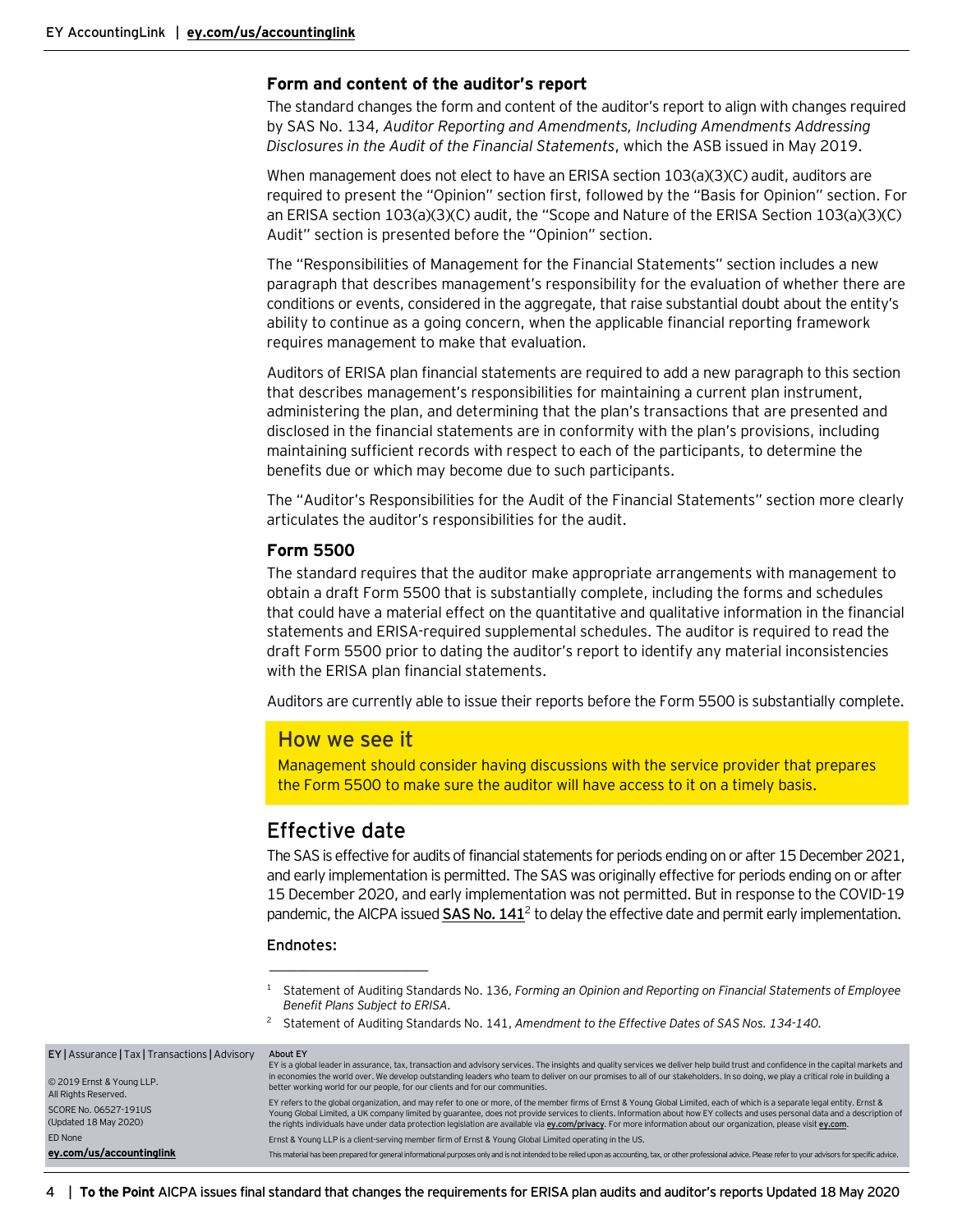# Appendix: Example of an auditor's report on financial statements for a defined contribution plan subject to ERISA when management elects an ERISA section 103(a)(3)(C) audit

The following example of an auditor's report is one of several included in the SAS.

### **Independent Auditor's Report**

# [*Appropriate Addressee*]

# Scope and Nature of the ERISA Section 103(a)(3)(C) Audit

We have performed audits of the financial statements of ABC 401(k) Plan, an employee benefit plan subject to the Employee Retirement Income Security Act of 1974 (ERISA), as permitted by ERISA Section 103(a)(3)(C) (ERISA Section 103(a)(3)(C) audit). The financial statements comprise the statements of net assets available for benefits as of December 31, 20X2 and 20X1, and the related statement of changes in net assets available for benefits for the year ended December 31, 20X2, and the related notes to the financial statements.

Management, having determined it is permissible in the circumstances, has elected to have the audits of ABC 401(k) Plan's financial statements performed in accordance with ERISA Section 103(a)(3)(C) pursuant to 29 CFR 2520.103-8 of the Department of Labor's Rules and Regulations for Reporting and Disclosure under ERISA. As permitted by ERISA Section 103(a)(3)(C), our audits need not extend to any statements or information related to assets held for investment of the plan (investment information) by a bank or similar institution or insurance carrier that is regulated, supervised, and subject to periodic examination by a state or federal agency, provided that the statements or information regarding assets so held are prepared and certified to by the bank or similar institution or insurance carrier in accordance with 29 CFR 2520.103-5 of the Department of Labor's Rules and Regulations for Reporting and Disclosure under ERISA (qualified institution).

Management has obtained certifications from a qualified institution as of December 31, 20X2 and 20X1, and for the year ended December 31, 20X2, stating that the certified investment information, as described in Note X to the financial statements, is complete and accurate.

# *Opinion*

In our opinion, based on our audits and on the procedures performed as described in the Auditor's Responsibilities for the Audit of the Financial Statements section

- the amounts and disclosures in the accompanying financial statements, other than those agreed to or derived from the certified investment information, are presented fairly, in all material respects, in accordance with accounting principles generally accepted in the United States of America.
- the information in the accompanying financial statements related to assets held by and certified to by a qualified institution agrees to, or is derived from, in all material respects, the information prepared and certified by an institution that management determined meets the requirements of ERISA Section 103(a)(3)(C).

# *Basis for Opinion*

We conducted our audits in accordance with auditing standards generally accepted in the United States of America (GAAS). Our responsibilities under those standards are further described in the Auditor's Responsibilities for the Audit of the Financial Statements section of our report. We are required to be independent of ABC 401(k) Plan and to meet our other ethical responsibilities, in accordance with the relevant ethical requirements relating to our audits. We believe that the audit evidence we have obtained is sufficient and appropriate to provide a basis for our ERISA Section 103(a)(3)(C) audit opinion.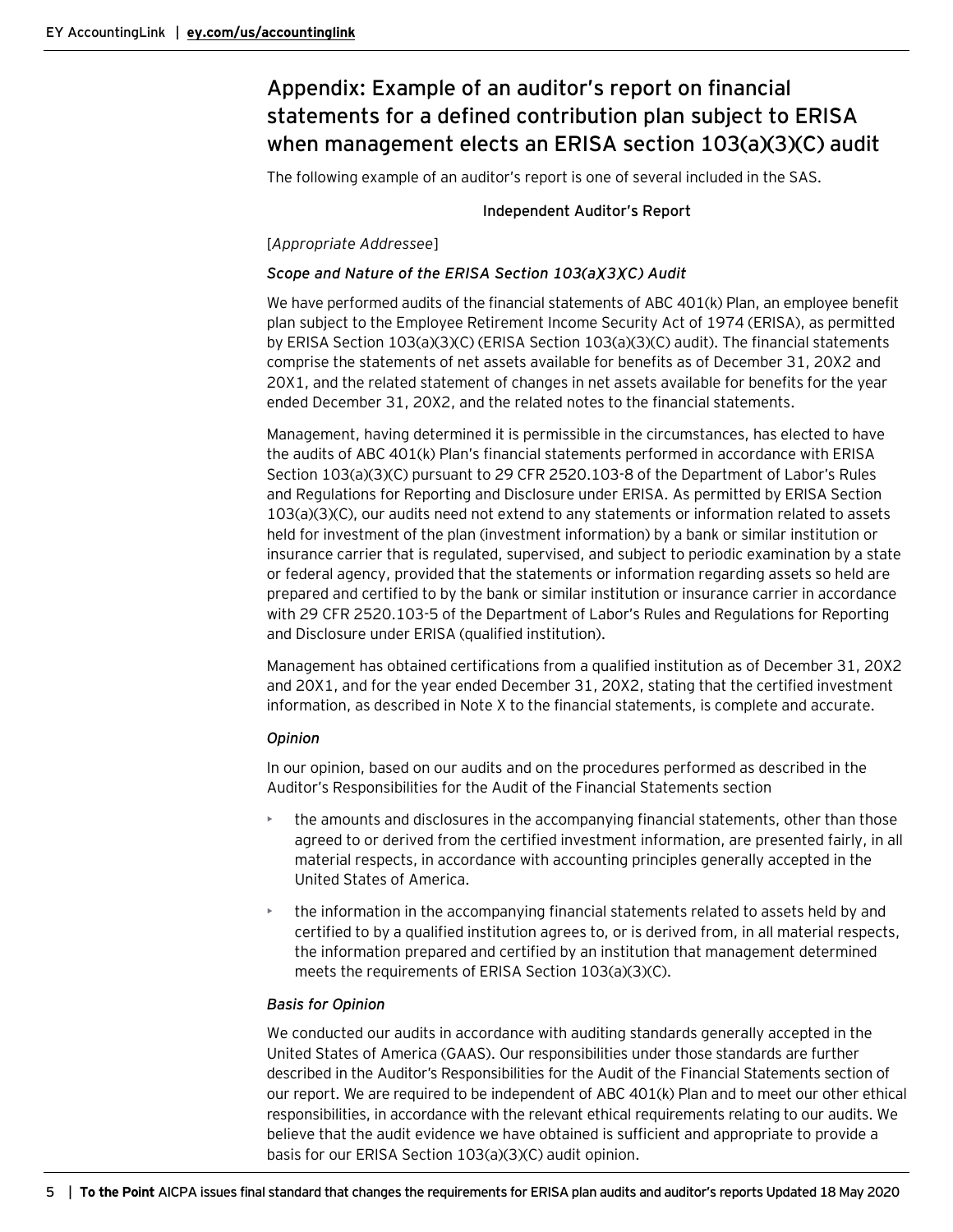### *Responsibilities of Management for the Financial Statements*

Management is responsible for the preparation and fair presentation of the financial statements in accordance with accounting principles generally accepted in the United States of America, and for the design, implementation, and maintenance of internal control relevant to the preparation and fair presentation of financial statements that are free from material misstatement, whether due to fraud or error. Management's election of the ERISA Section 103(a)(3)(C) audit does not affect management's responsibility for the financial statements.

In preparing the financial statements, management is required to evaluate whether there are conditions or events, considered in the aggregate, that raise substantial doubt about ABC 401(k) Plan's ability to continue as a going concern [*insert the time period set by the applicable financial reporting framework*].

Management is also responsible for maintaining a current plan instrument, including all plan amendments, administering the plan, and determining that the plan's transactions that are presented and disclosed in the financial statements are in conformity with the plan's provisions, including maintaining sufficient records with respect to each of the participants, to determine the benefits due or which may become due to such participants.

# *Auditor's Responsibilities for the Audit of the Financial Statements*

Except as described in the Scope and Nature of the ERISA section 103(a)(3)(C) Audit section of our report, our objectives are to obtain reasonable assurance about whether the financial statements as a whole are free from material misstatement, whether due to fraud or error, and to issue an auditor's report that includes our opinion. Reasonable assurance is a high level of assurance but is not absolute assurance and therefore is not a guarantee that an audit conducted in accordance with GAAS will always detect a material misstatement when it exists. The risk of not detecting a material misstatement resulting from fraud is higher than for one resulting from error, as fraud may involve collusion, forgery, intentional omissions, misrepresentations, or the override of internal control. Misstatements are considered material if, individually or in the aggregate, they could reasonably be expected to influence the economic decisions of users made on the basis of these financial statements.

In performing an audit in accordance with GAAS, we:

- Exercise professional judgment and maintain professional skepticism throughout the audit.
- Identify and assess the risks of material misstatement of the financial statements, whether due to fraud or error, and design and perform audit procedures responsive to those risks. Such procedures include examining, on a test basis, evidence regarding the amounts and disclosures in the financial statements.
- Obtain an understanding of internal control relevant to the audit in order to design audit procedures that are appropriate in the circumstances, but not for the purpose of expressing an opinion on the effectiveness of the ABC 401(k) Plan's internal control. Accordingly, no such opinion is expressed.
- Evaluate the appropriateness of accounting policies used and the reasonableness of significant accounting estimates made by management, as well as evaluate the overall presentation of the financial statements.
- Conclude whether, in our judgment, there are conditions or events, considered in the aggregate, that raise substantial doubt about ABC 401(k) Plan's ability to continue as a going concern for a reasonable period of time.

Our audits did not extend to the certified investment information, except for obtaining and reading the certification, comparing the certified investment information with the related information presented and disclosed in the financial statements, and reading the disclosures